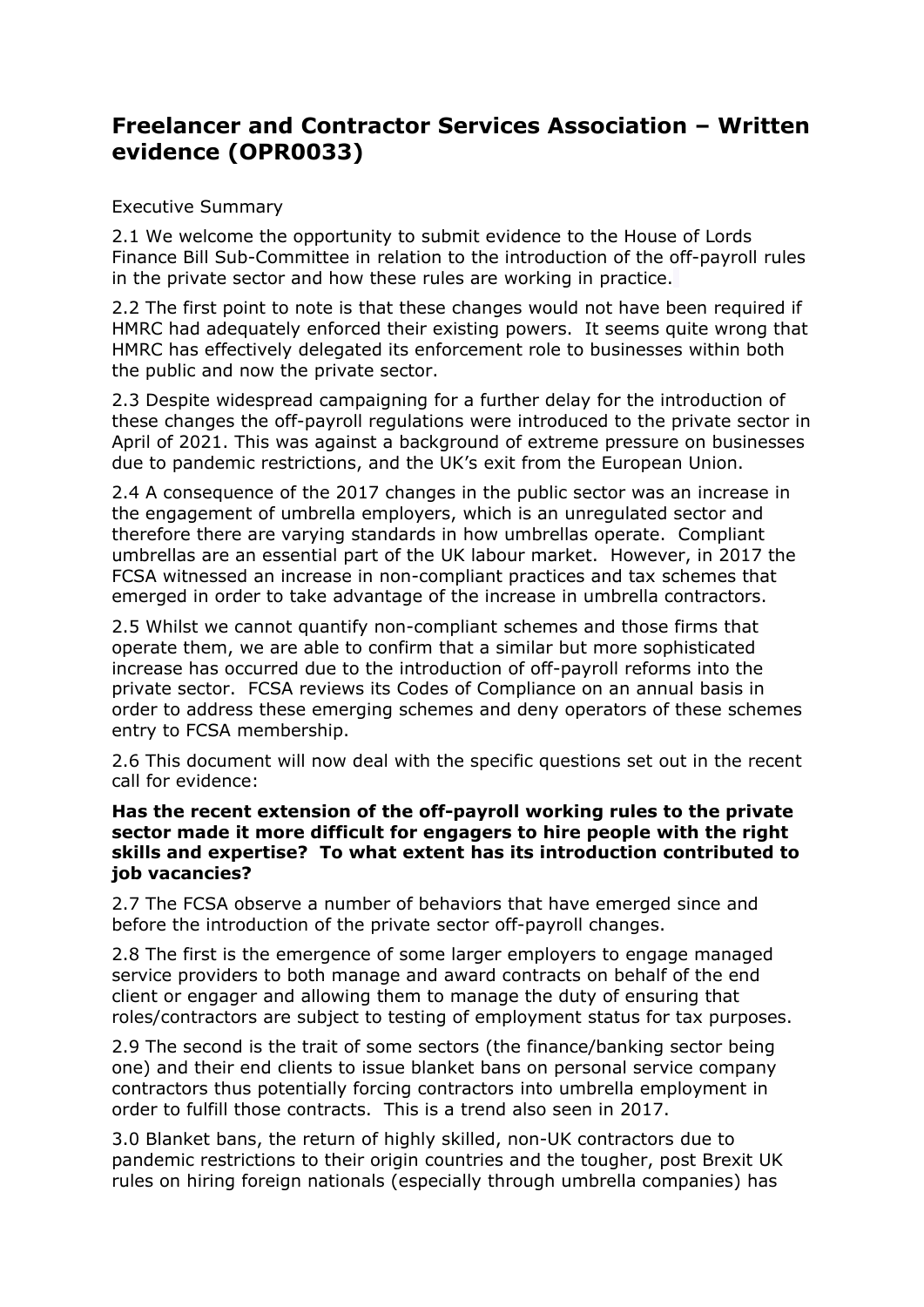made it more difficult to source skilled contractors. However, this is against a backdrop of a twenty year trend towards an increasing outsourced worker sector and the recent pandemic shining a light on the fixed cost element of corporate entities, one of which is staffing. In order to become more responsive to major disruptive influences, many businesses are now looking closely at both their estate and staffing commitments which is leading to a greater reliance on temporary labour skills.

3.1 In a recent survey by FCSA member Brookson:

When asked which options they are most likely to consider if they are assessed as being inside of IR35, here are contractors' top responses:

- **59% - Seek alternative contractor work with another business, where they might be outside IR35**
- **50% - Ask for a pay increase and benefits**
- **30% - Give up contracting – it's not worth the effort**
- **21% - Challenge the decision**
- **14% - Have to downsize and cut outgoings, as this would affect their finances**
- **14% - Retire**
- **13% - Move abroad**

3.2 FCSA's most recent survey of its members (Oct 2021) demonstrates a clear shift in operating models and a growth in contractor numbers:

- **182239 contractors – this is an increase of 2% since June and an increase of 22% since March 2021**
- **Umbrella-now at 117312 -has increased by 1% since June and increased 39% since March**
- **CIS – now at 23494– has increased by 14% since June and increased 40% since March**
- **LTD/PSC- now at 41433 – has decreased by 2% since June and decreased 14% since March**

3.3 In summary, the figures drawn from FCSA companies shows a growth in overall contractor numbers, but a significant decrease in those operating via a Ltd company and a substantial increase in those operating via umbrella employment.

# **For those engagers (and their advisers) who use the CEST (Check Employment for Tax Status) tool to assess employment status, how effective do you consider it to be? Do you have confidence in its results? If not, what further improvements need to be made to it?**

3.4 HMRC's own guidance on this suggests that the CEST tool is 85% accurate (but our understanding is that this is based upon the fact that the tool gives determinations in 85% of cases and 15% state that it is a 'cannot determine' outcome. This does not support an accuracy figure) in determining employment status for tax purposes whilst a straw poll of FCSA companies suggest that this figure is in fact closer to 70%.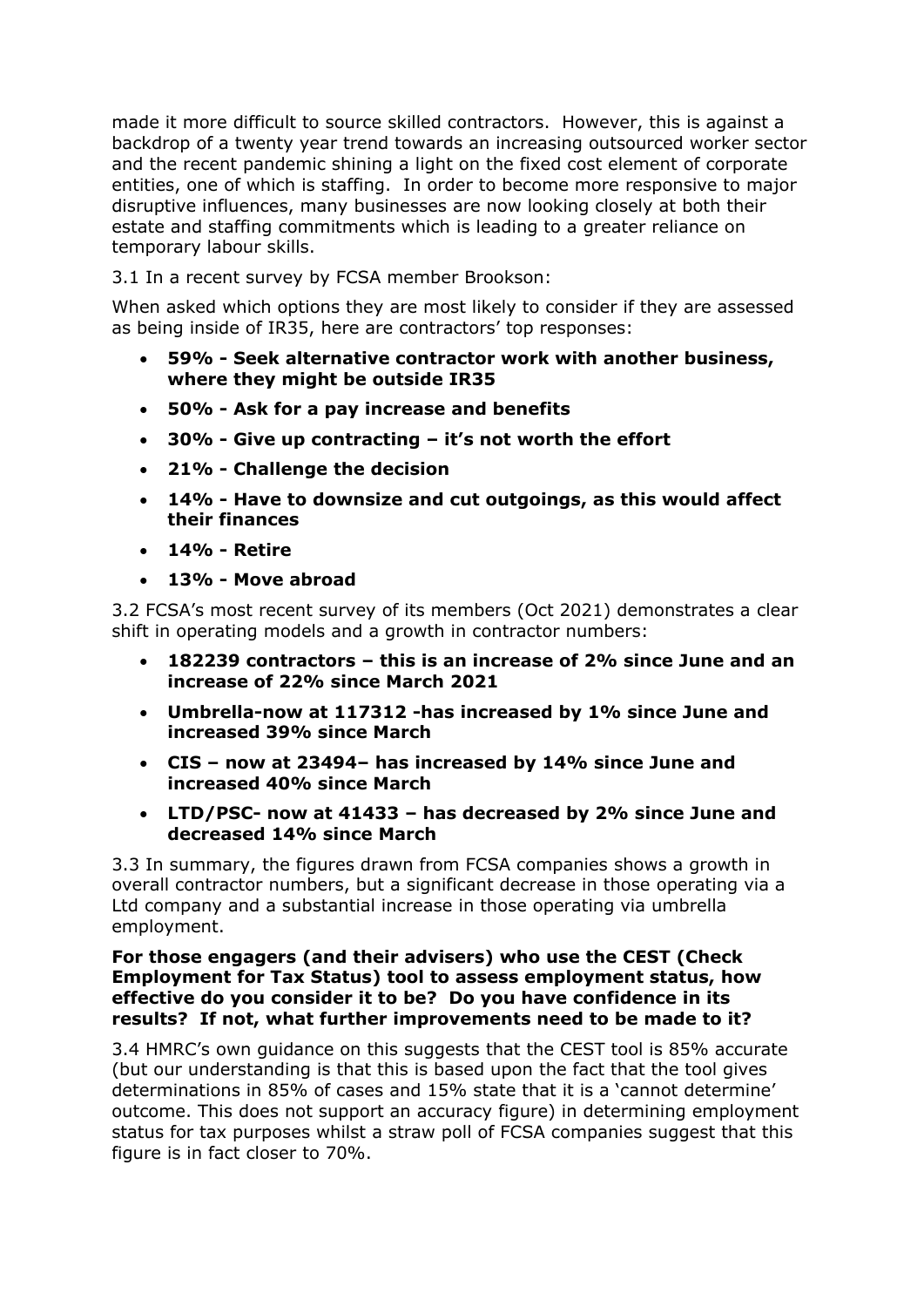3.5 Other independent checks against over 20 employment tribunal cases revolving around employment status brings this figure down to around 50% accuracy.

3.6 The purpose of the CEST is to allow agencies and end hirers to assess the status of off-payroll workers. CEST will provide one of three possible outcomes. They are:

- **The intermediaries legislation does not apply to this engagement.**
- **The intermediaries legislation applies to this engagement.**

# **We are unable to determine the tax status of this engagement.**

3.7 Due to the nature of the tool, it is possible to rework results to achieve a preferred outcome. The tool is reliant upon IR35 knowledge and the honesty of the individual completing it.

3.8 By conducting a simple internet search, you are able to locate sites which undermine CEST entirely and provide you with a detailed step by step guide as to how to answer the questions in order to achieve the desired outcome.

3.9 Where you are able to amend the answers to return the desired 'Outside IR35' outcome then ultimately how dependable can the results be?

4.0 Whilst the tool is useful for obtaining an overview of the workers status it cannot be relied on as a sole judgement.

4.1 In order to successfully determine the tax status of an off-payroll worker, a review of both their contract and the day to day working practices is required. Something which CEST cannot offer.

4.2 In reviewing the working practices HMRC consider 3 principal areas, amongst others. Those are:

- **Mutuality of Obligation**
- **Supervision, Direction and Control**
- **and the right of Substitution.**

4.3 CEST clearly overlooks Mutuality of Obligation as HMRC automatically consider this is present, even when case law rebuts this presumption. This therefore casts some doubt over CEST and whether it is geared towards achieving a favourable outcome for HMRC.

4.4 HMRC have stated that they will 'Stand by the result given unless a compliance check finds the information provided isn't accurate.' This doesn't completely exonerate end-hirers as HMRC may still come to a different conclusion (as we have seen in recent case law).

4.5 One of the main criticisms of CEST is that it can identify the roles that are clearly inside or outside IR35, but often the status is undetermined, and the tool requests you contact HMRC directly via email or phone for further assistance. Our experience suggests this is difficult to do.

# **Suggested improvements to the CEST tool**

 **It doesn't align with full case law. It should be adapting as case law via tribunal decisions dictates precedence.**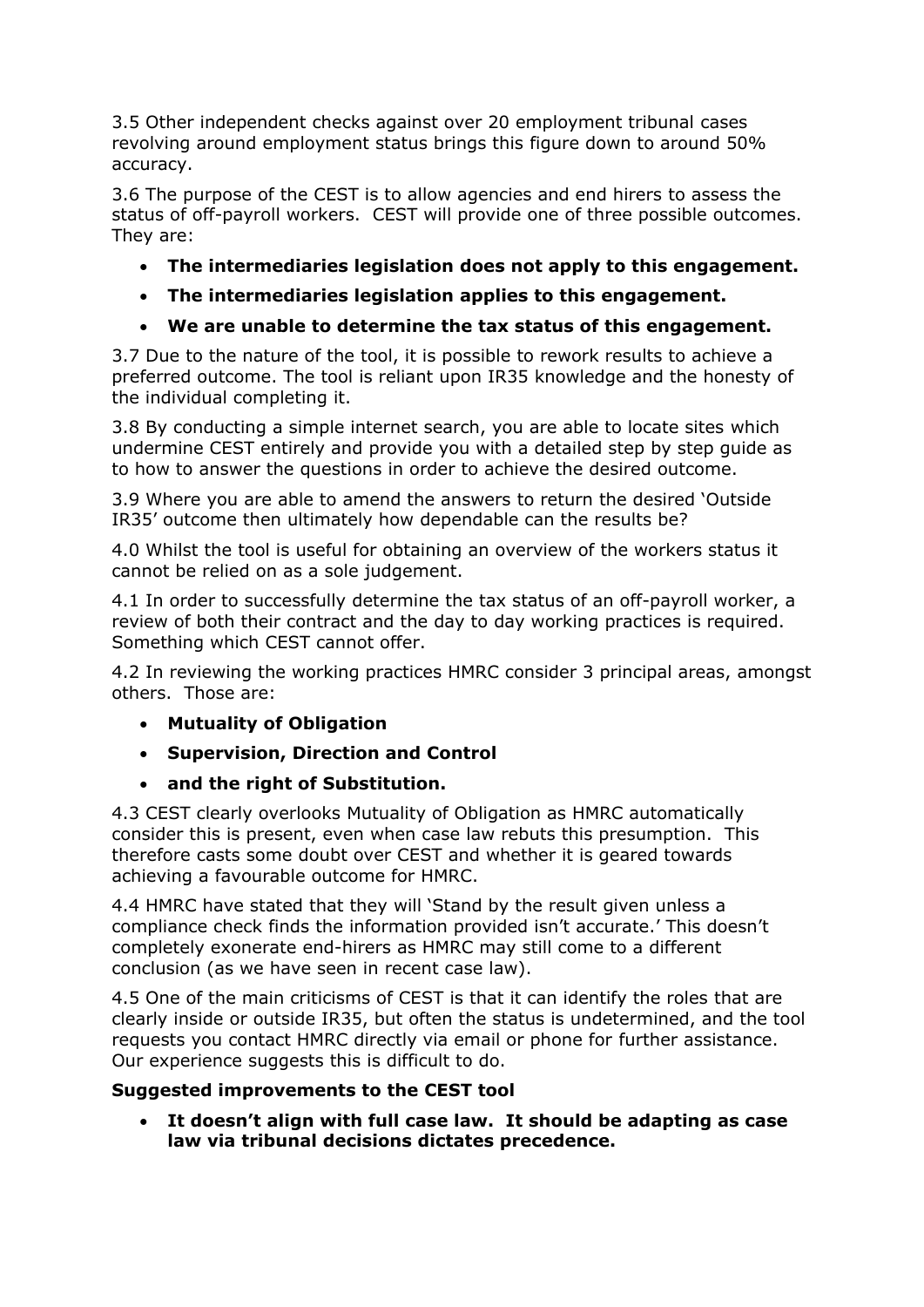**It still fails to consider mutuality of obligation (MOO) in its entirety. Despite putting in some new question areas HMRC still assumes that MOO automatically exists and assumes an employment contract or a contract to supply and provide work is in place to support this. This is a common area of failure in relevant tribunal cases and yet the CEST tool has yet to fully address this.**

#### **What changes have engagers had to make to apply the off-payroll rules to contractors, in terms of systems, personnel and training? By reference to your own experience, to what extent (if any) do you consider that compliance costs have increased because of the changes?**

4.6 This is not an area that FCSA has focused on in terms of the engager and of course FCSA members have been working with off-payroll changes since 2017. However, FCSA members have had to introduce alternatives to the CEST tool in recognition that engagers may not have the skills or resources to address employment status tests.

4.7 Whilst a status determination tool is essential it can only be relied on by undertaking a simultaneous review of the contract and working practices. This means in reality that compliant umbrella companies have invested heavily in IR35 legal and tax compliance experts to ensure they are providing an accurate and reliable service to end hirers.

# **How well has HMRC supported engagers, contractors, and their advisers with the implementation of the new rules and is any further or different type of assistance needed?**

4.8 The FCSA must applaud HMRC for creating a greater focus on education and guidance on issues within the outsourced sector, especially guidance for the contractor on non-compliant schemes. This also includes guidance on the CEST tool. However, the fact remains that HMRC still appears to be poorly resourced in terms of 'experts' and remains difficult to engage with unless a company has an account relationship with HMRC.

4.9 The primary challenge is that the CEST tool is regularly challenged in tribunal cases, has lost sector respect and has been overtaken by private IR35 specialists who have now filled the gap in terms of advice and support. It is also worth noting that as the new April 2021 implementation date approached, there was a widespread expectation in the sector that the date would be moved again, and a large number of smaller agencies only engaged with the legislation once it was in force.

#### **To what extent has the introduction of the new rules generated disputes between engagers and contractors concerning the status of contractors vis à vis the rules and how successfully or otherwise have these been resolved?**

5.0 One of the key areas of concern for skilled contractors is the loss of income as a result of switching from PSC status to umbrella employment. We accept that end clients simply cannot increase their assignment rate by 25% to accommodate IR35 introductions to the private sector and so often, the contractor is the loser.

5.1 The FCSA has already seen a decrease in contractors operating via a Ltd company although this decline is now levelling out. When we look at contractor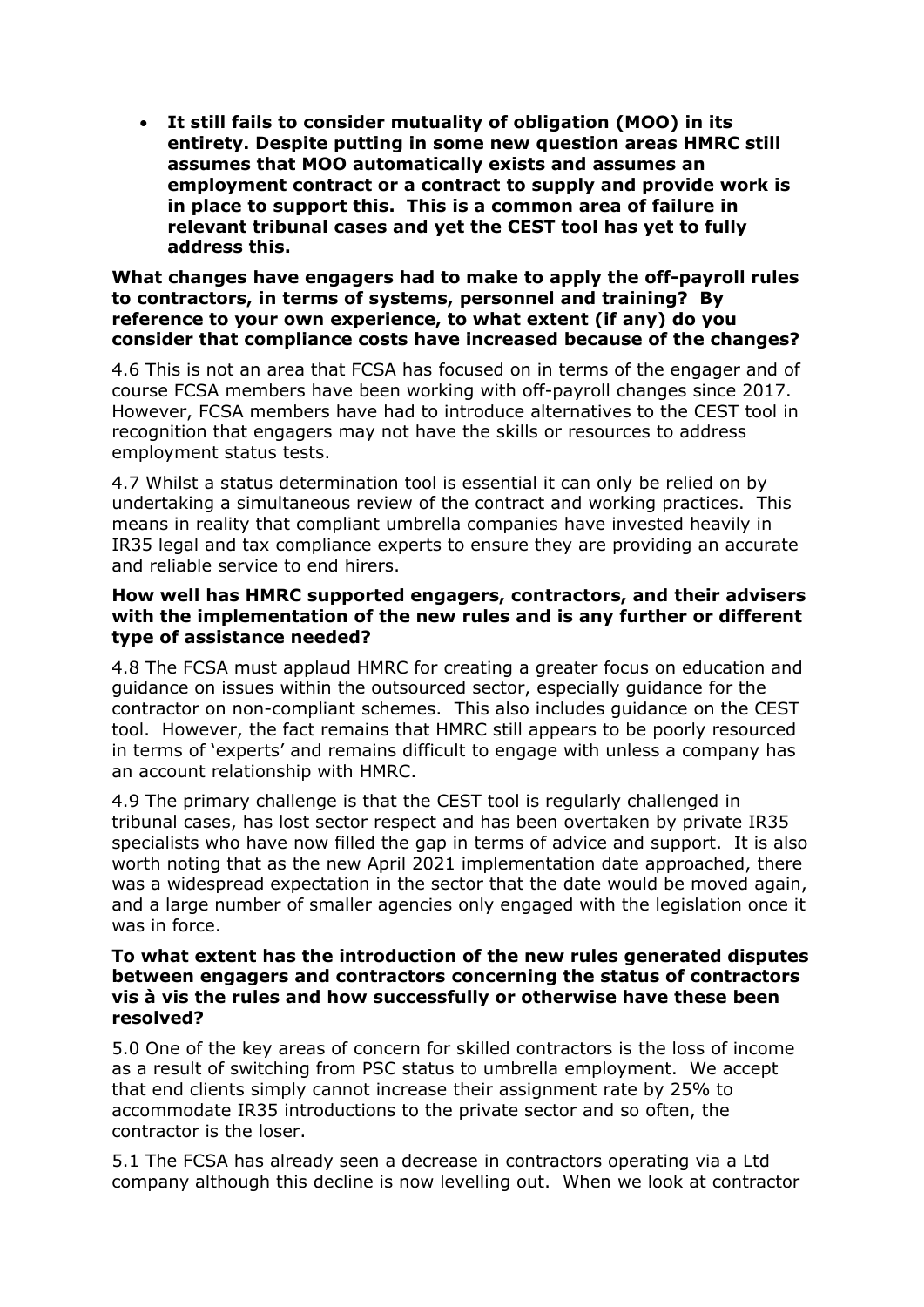forums it is clear that there is a high level of dissatisfaction with Government in terms of increased NI contributions, IR35 reforms and the removal of other tax breaks.

5.2 This is occurring at a time when skills shortages are acute, and companies and contractors are emerging from extreme financial hardship as a result of the pandemic lockdown.

5.3 In conclusion, our observation is that highly skilled contractors understand the position that their supply chain is in and are turning their anger on Government decisions and policy. However, they remain frustrated by some sectors and end clients making blanket bans in order to pre-empt any off-payroll issues.

Unsurprisingly some of this frustration has been directed at the umbrella companies some of them have started to use, and in particular at those who operate payroll properly, and pay the largest amount of tax and national insurance to HRMC. Non-compliant operators are therefore looked on more favourably by some contractors, which is why regulation in this sector is necessary, and has been for many years.

# **What behavioral effects have resulted from the introduction of the new rules in the private sector in terms of the arrangements adopted in hiring contractors?**

5.4 Please see previous answers in respect of blanket bans and managed service providers and the trends reported in the latest FCSA survey indicating growing and declining operating models. We also note, as raised at the HMRC IR35 Forum, that some businesses in the financial / banking sector have moved functions outside the UK tax territory altogether, in order to avoid having to comply with the new regulations.

# **The Government is proposing a new employment body with powers to enforce employment rights, including for those engaged by agencies and umbrella companies. How effective do you think such a body will be in ensuring workers, particularly the lower paid, are treated fairly?**

5.5 The FCSA fully support the proposal of a single enforcement body (SEB) but as it stands this is just an amalgamation of current enforcement bodies. There is a clear increase in unlawful and non-compliant practices within the sector and these far outweigh the number of prosecutions that are currently being processed.

5.6 It is therefore clear to the FCSA that it is likely that current enforcement bodies and any future SEB must be resourced beyond its current capacity and substantial funds must be found to give it the deterrent effect that is required.

5.7 Lower paid workers are more often persuaded to engage with unlawful schemes because they are offered highly plausible solutions that show how they can increase their income at a time when they are most in need of any increase in take home pay. Unless increased focus and funding is aimed at this area the FCSA is concerned that this population remains at risk.

5.8 FCSA makes two further observations: